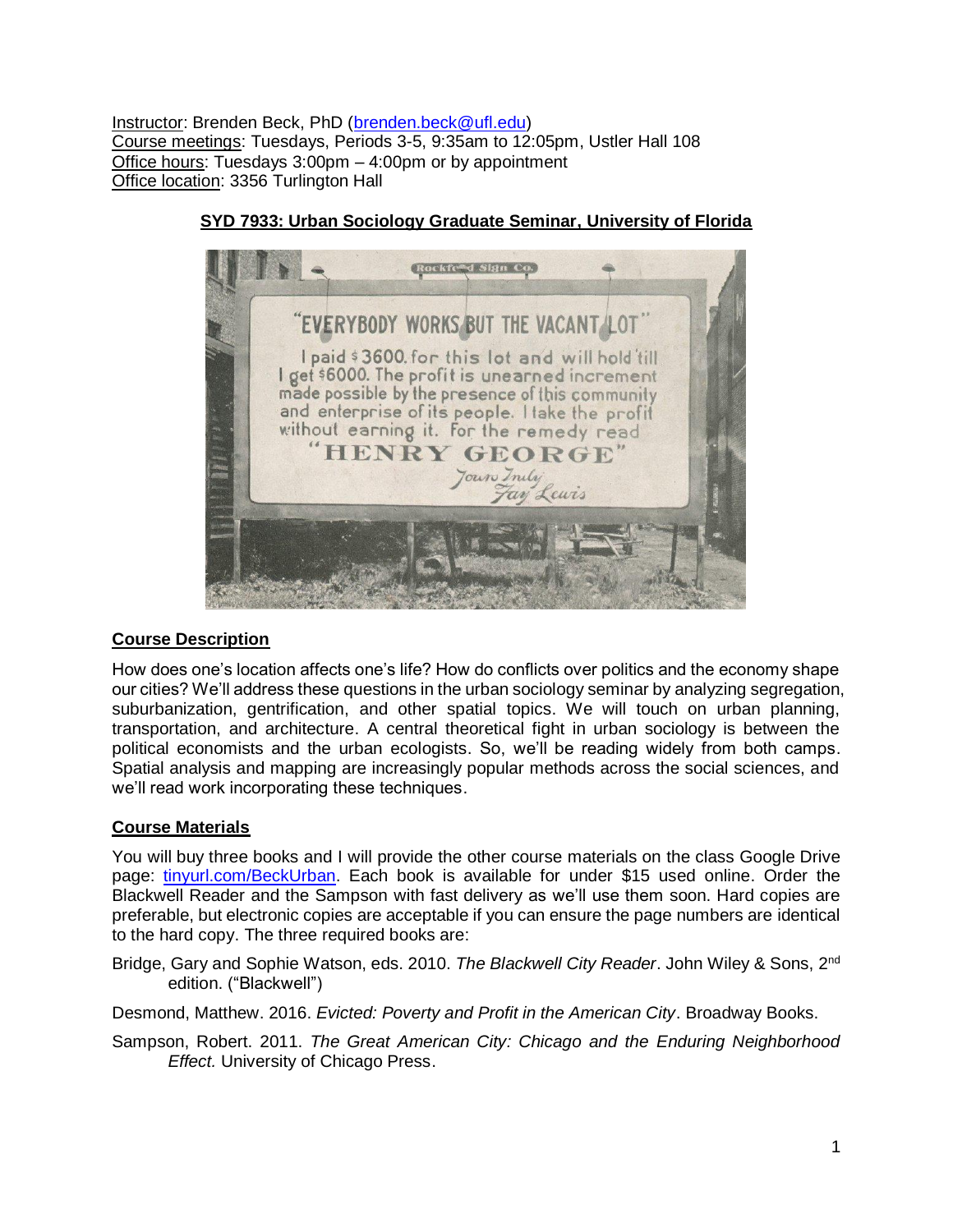# **Grading**

## **30% – Discussion contributions**

Much of the learning in this class will occur during our Socratic-method discussions. I have chosen readings to hopefully spark dialogue and reveal dialectics. So, active participation is necessary. Before coming to class, annotate all the readings. Come in with each reading's main idea clearly identified and come in with at least one question you have for each reading. The question could be something you didn't understand, something you want to discuss further, or a critique you have. I will often call on students to share their main ideas and questions. So, you might want to write them down. To earn an "A" in this area you will need to be an active participant and be ready when called upon.

## **10% - "Key questions" presentation**

In addition to bringing each reading's main idea and a question, you will present more extensively on one reading during the semester. During your "key question answerer" week, you will start our class meeting by answering the "key questions" for that week's starred  $\leftrightarrow$  reading. A copy of the "key questions" is on our class Google Drive page. This presentation should be no longer than 10 minutes.

## **60% of total grade – Final paper and presentation**

You will write a research paper on a topic you choose (in consultation with me). This will most likely be a literature review where you summarize previous scholarship on a research question. If you would like to pursue a different format, let's discuss it. I do not expect you will do any original data collection for this paper. The paper should be between 8 and 25 pages, double spaced using ASA citation formatting. On the last day of class, each student will present their paper in a 10-minute presentation with slides. Throughout the semester, we will discuss practical research skills like what makes for a strong research question, how to plan a database search, how to write clearly and concisely, and how to design a compelling presentation.

## **Plagiarism**

Plagiarism of any kind will result in you failing the course and being referred to Student Conduct and Conflict Resolution. For more, review [UF's Honor Code](https://sccr.dso.ufl.edu/policies/student-honor-code-student-conduct-code/) under "Scope and Violations" and review [best practices for citation](http://guides.uflib.ufl.edu/copyright/plagiarism) at the library's website.

## **Students with Disabilities**

If you will be requesting classroom accommodations, register with [the Disability Resource](http://www.dso.ufl.edu/drc/)  [Center](http://www.dso.ufl.edu/drc/) early in the semester. Let me know, and we will work together to provide a supportive learning environment.

## **Schedule of Readings**

## **August 20 th – Introduction**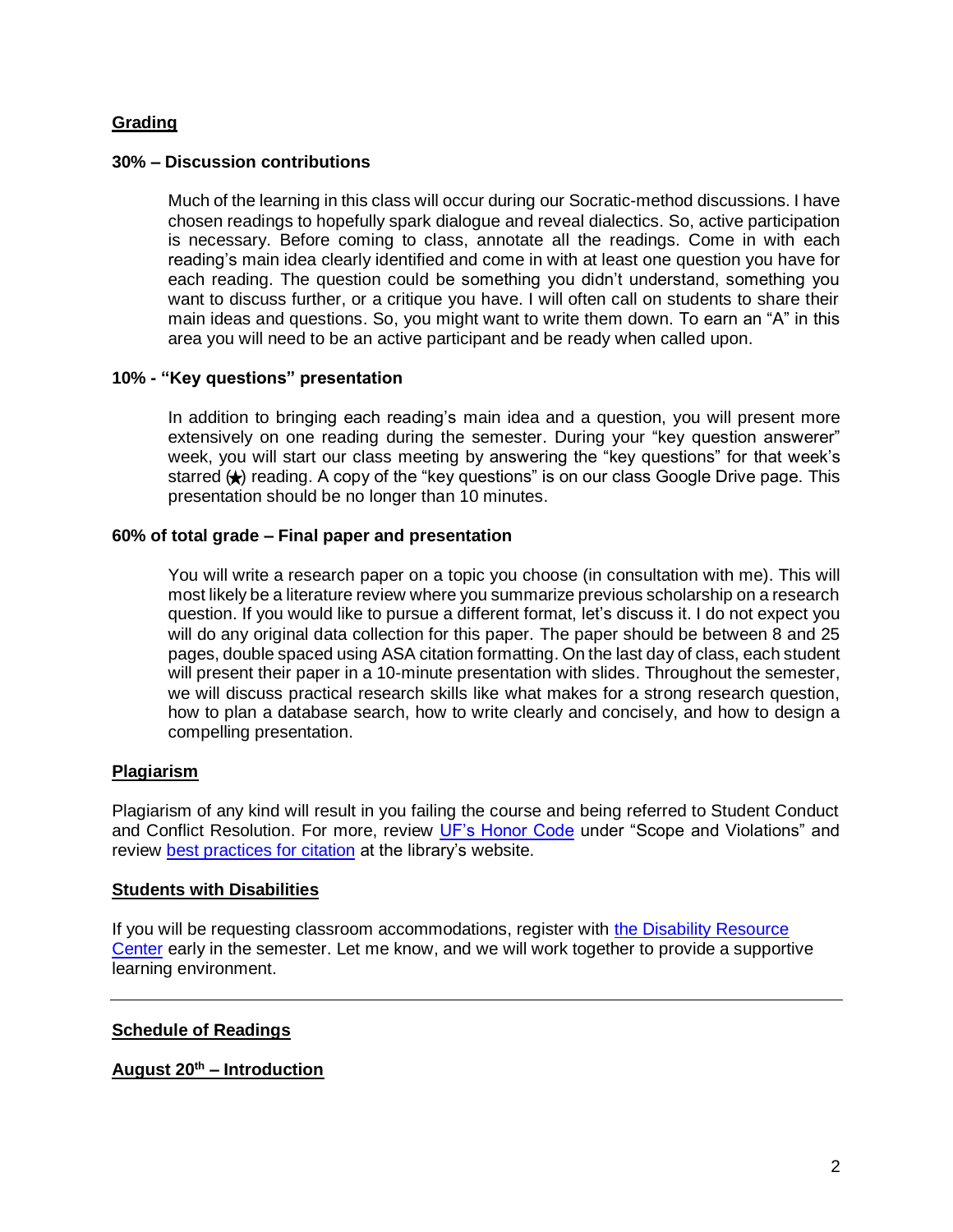# **August 27th – Late Modernity and the City, 1850 to 1970**

Bridge, Gary and Sophie Watson. "Introducing Materialities" in *Blackwell*.

Engels, Friedrich. "The Great Towns" in *Blackwell*.

Jacobs, Jane. "The Death and Life of Great American Cities" in *Blackwell.* 

Burgess, Ernest. "The Growth of the City" in *Blackwell*.

Baldwin, James. "Fifth Avenue, Uptown." ★

Merrill & Leatherby, "Here's How America Uses Its Land" in *Bloomberg*, accessible here: <https://www.bloomberg.com/graphics/2018-us-land-use/>

# **September 3rd – Neighborhood Effects**

Sampson, Robert. "Chapter 2: Neighborhood Effects: The Evolution of an Idea" in *The Great American City.* 

Sharkey, Patrick and Jacob W. Faber. "Where, When, Why, and for Whom do Residential Contexts Matter? Moving Away from the Dichotomous Understanding of Neighborhood Effects" in *the Annual Review of Sociology*.

Leonhardt, David. "In Climbing Income Ladder, Location Matters" in *The New York Times.* 

## **September 10th – The Political Economy of the City**

Harvey, David. "The Urban Process Under Capitalism" in *Blackwell.*

Castells, Manuel. "An Introduction to the Information Age" in *Blackwell*.

- Logan, John & Harvey Molotch. "Urban Fortunes" in *Blackwell* and "Fiscal Health" in *Urban Fortunes* (PDF).
- Brenner, Neil & Nik Theodore. "Cities and the Geographies of 'Actually Existing Neoliberalism'" in *Blackwell*.
- Optional: Vogel & Swanson. "The Growth Machine vs. the Anti-Growth Coallition"

Submit your final paper research question to me by email before class today.

### **September 17th – Suburbanization and Feminist Urbanism**

Jackson, Kenneth. "Introduction" from *Crabgrass Frontier*.

Watson, Sophie. "City A/Genders" from *Blackwell.* 

Dreier, Peter, John Mollenkopf, & Todd Swanstrom, "The Facts of Economic Segregation and Sprawl", pp. 29-58; "Federal Home Ownership Policies: A Suburban Bias," pp. 126-133; and "Suburban Politics" pp. 230-235 from *Place Matters*: Metropolitics for the Twenty-First Century. $\bigstar$ 

#### **September 24th – Racial Segregation and Ghettoization**

Massey, Douglass & Nancy Denton. "The Continuing Causes of Segregation" in *Blackwell.*

Wilson, William Julius. "The Truly Disadvantaged" in *Blackwell*.

- Hannah-Jones, Nikole. "Choosing a School for my Daughter in a Segregated City" from *The New York Times.*
- John R. Logan. 2013. "The Persistence of Segregation in the 21st Century Metropolis" City & Community 12(2): 160-168.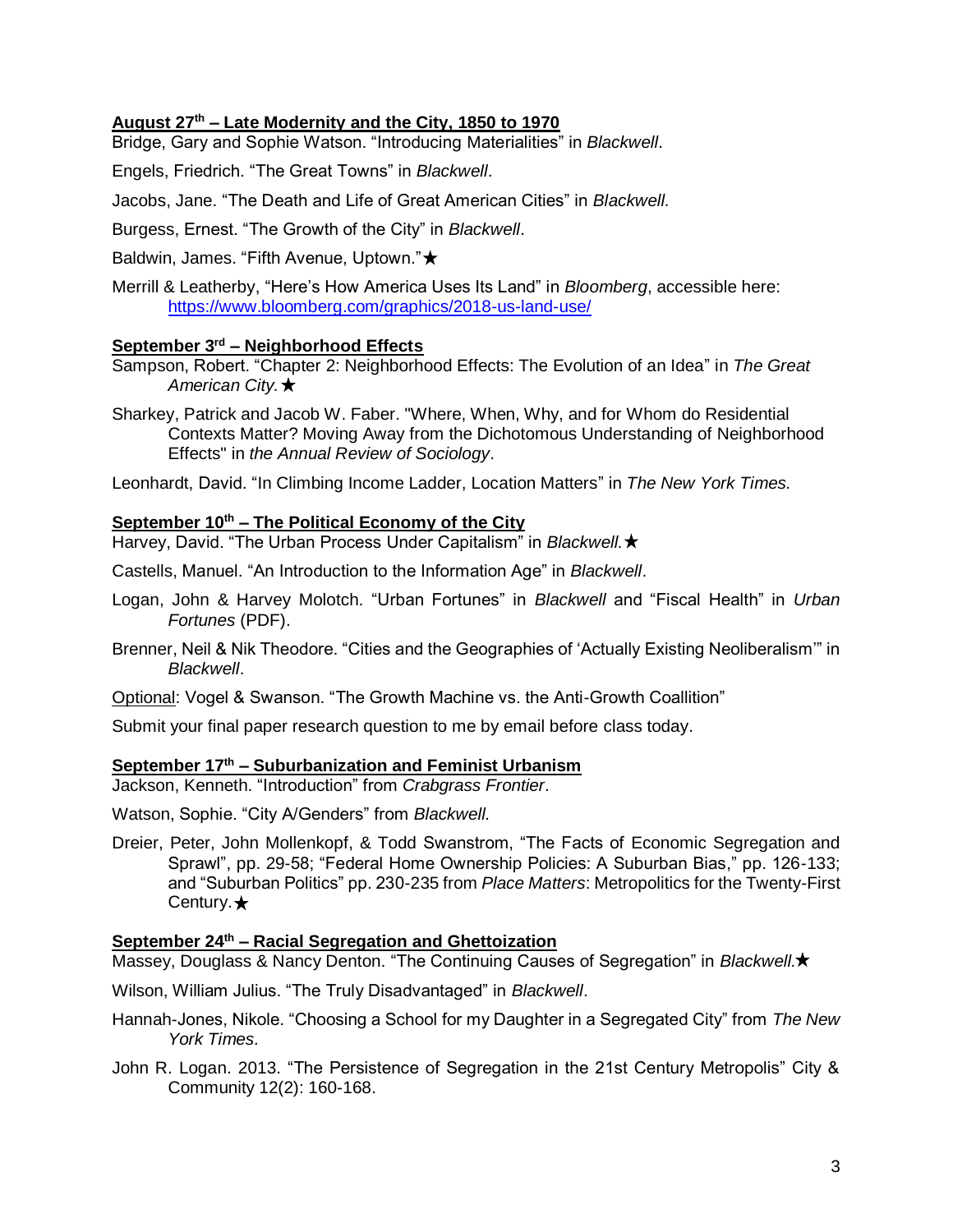Explore the map of racial-ethnic segregation here:

<https://www.nytimes.com/interactive/2015/07/08/us/census-race-map.html>

## **October 1st – Housing (Day 1)**

- Goldstein, Adam. 2018. "The Social Ecology of Housing Speculation" *American Sociological Review* 83(6): 1108-1143.
- Glass, Ira and Nancy Updike. 2013. "House Rules." *This American Life*, November 22. Audio accessible here:<https://www.thisamericanlife.org/512/house-rules>
- Taylor, Keeanga-Yamahtta. 2018. "How Real Estate Segregated America," *Dissent*.
- Olney, Warren. 2019. "The Housing Shortage, the Presidential Campaign, and the NIMBYs" *To the Point*. Audio accessible here: [https://www.kcrw.com/news/shows/to-the-point/the](https://www.kcrw.com/news/shows/to-the-point/the-housing-shortage-the-presidential-campaign-and-the-nimbys)[housing-shortage-the-presidential-campaign-and-the-nimbys.](https://www.kcrw.com/news/shows/to-the-point/the-housing-shortage-the-presidential-campaign-and-the-nimbys)
	- This is a discussion between a radio host and three housing experts: Joel Kotkin, Emily Badger, and Jenny Shuetz. Listen through 19:46 when Joel Kotkin leaves the show.

Caplan, Andrew. 2018. "City Sides with Public to Halt GNV Rise," *Gainesville Sun*.

# Optional:

Joint Center for Housing Studies. 2019. *The State of the Nation's Housing 2019*.

Coates, Ta-Nehisi. 2014. "The Case for Reparations," *Atlantic Magazine*, June.

Capps, Kriston. 2019. "The Downsizing of Des Moines." *City Lab*.

## **October 8th – Housing (Day 2)**

Desmond, Matthew. *Evicted: Poverty and Profit in the American City.* Read the Prologue, Chapters: 1, 2, 5, 7, 10, 11, 12, 15, 16, 17, 19, 20, 21, 24, and the Epiloque.  $\star$ 

## **October 15th – No class**

You might use this week to make progress on your paper and presentation.

## **October 22nd – Crime, Law, and the City**

- Sampson, Robert. 2012. "Chapter 6: Broken Windows and the Meaning of Disorder" *The Great American City.*
- Wacquant, Loic. 2001. "Deadly Symbiosis: When Ghetto and Prison Meet and Mesh." *Punishment & Society* 3(1): 95-133. ★
- Beck, Brenden & Adam Goldstein. 2018. "Governing through Police? Housing Market Reliance, Welfare Retrenchment, and Police Budgeting in an Era of Declining Crime." *Social Forces* 96(3): 1183-1210.

Optional:

Kelling & Wilson. 1984. Broken Windows, *Atlantic Magazine.* 

Beckett & Herbert. 2008. "Dealing with Disorder"

## **October 29th – Urban Ethnography**

Bourgois, Phillipe. "Violating Apartheid in the United States" in *In Search of Respect*.

Patillo, Mary. "Growing Up in Groveland" in *Black Picket Fences*.